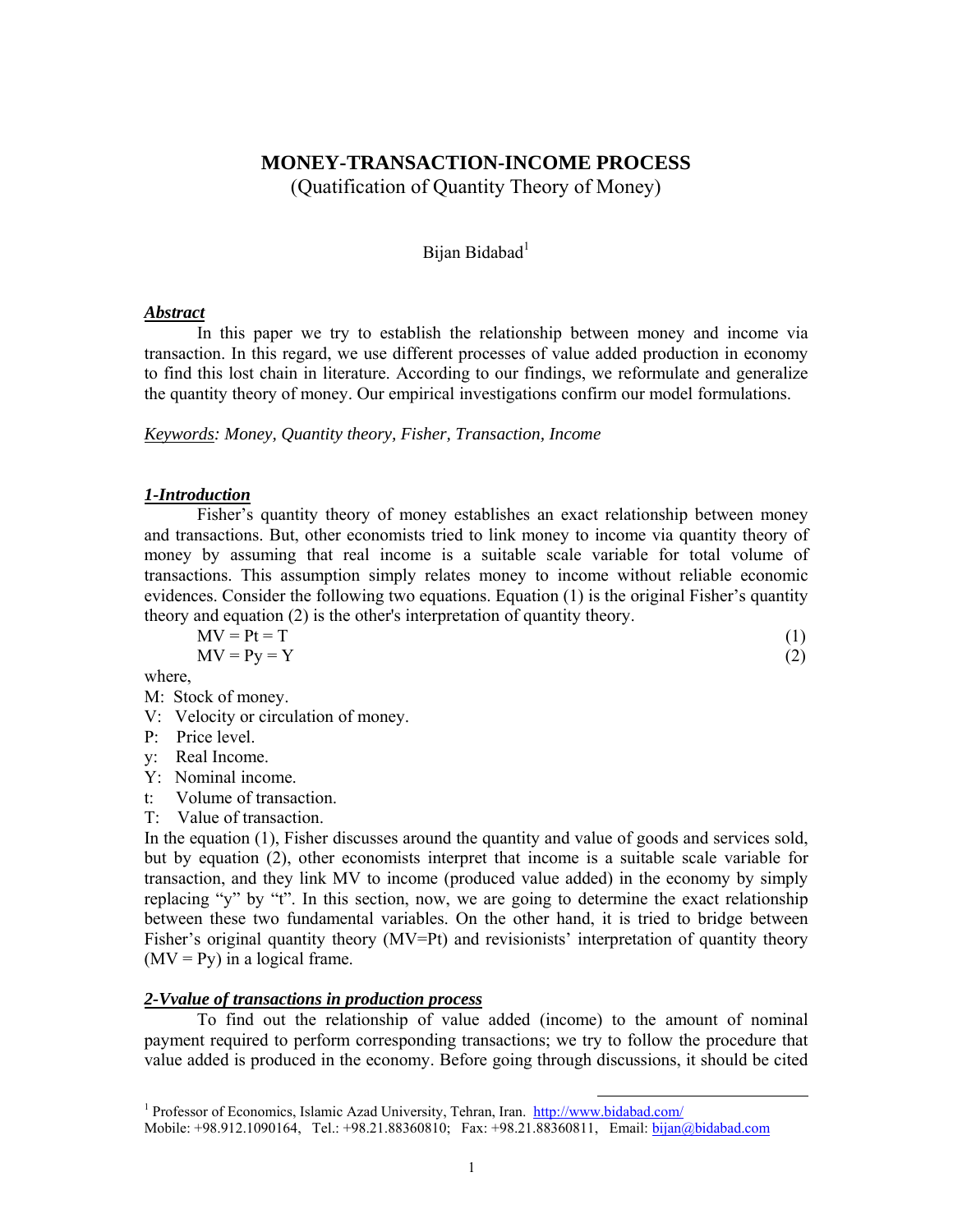that in all of procedures of national income accounting, we accumulate value added produced by any economic agent of the economy. But, necessarily, production in national income accounting does not mean creating a physical product. In general term, any transaction produces positive or negative value added and the amount of value added is calculated when transaction occurs. Another point to remember is: in macroeconomic frame of analysis we have only one type of commodity under the title "value added". So, in this regard we just deal with value added as the only macro-commodity produced by the economy. Assume that trade is in balance and the quantity and value of imports are equal to those of exports. This assumption is due to the transactional nature of foreign trade. That is imports and exports of goods and services are equal to their transaction values. However, we will release this assumption later.

We examine two extreme processes of value added production and then mix them together to reach a operational form of real production process. By *integrated production process* we mean that process of "value added macro commodity" production is sequential and value added is produced by using previously produced value added as input. Suppose that there exist many firms and they only produce one commodity, namely, "value added". Each firm receives input (in terms of value added) from his previous firm and gives output (in terms of value added) to the next firm. In this case, cost of production of the latest firm is equal to accumulation of costs of all previous firms. This means that the latest produced value added includes all of the previously produced values added as input or cost. In contrast to this process, we will refer to *disintegrated production process*. The latter process consider again many firms, but with this characteristics that the production of one firm necessarily is not used as input for the next firm. However, these two processes will be more explained through the text. Here, let us go through the first process of integrated value added production process.

#### *2.1 Integrated production process*

 Suppose that an agent (or firm) (say agent 0) in the economy possesses a commodity (or service) (call it  $C_0$ ) having price of  $P_0$  in the market. This agent sales his commodity to another agent (say agent 1) with a new price of  $P_1$  that this new price is equal to the previous price ( $P_0$ ) plus some earned profits ( $Y_1$ ) by agent 0. That is,

 $P_1 = P_0 + Y_1$  (3)

The amount of  $Y_1$  is the value added of this transaction. To perform this transaction, agent 1 should pay  $P_1$  units of money to agent 0. Thus the amount of money payment required to create Y<sub>1</sub> units of value added is equal to P<sub>1</sub> units. If we denote  $T_1$  as value of transaction at the first round, then we have the following equation;

 $T = T_1 = P_1$  (4)

Where, "T" is total value of transactions. In national income accounting words we say that commodity  $C_1$  has been produced and at this moment belongs to the agent 1.

Total value added at this round is equal to  $Y_1$ . Denote "Y" as total nominal value added, at this round, we have;

 $Y = Y_1$  (5) This point should be emphasized that why "Y" (or "Y<sub>1</sub>") does not include " $P_0$ ". According to national income accounting rules we should not include the value of produced goods in the past periods (i.e. last years) in the current period (i.e. current year) total value added. Because, this value had been calculated in the previous years and included in the previous years' income accounts.

In the second round, agent 1 uses commodity  $C_1$  to produce  $C_2$  commodity. He then sales it to agent 2 with price of  $P_2$  which is equal to  $P_1$  (the price of  $C_1$ ) plus some amount of value added  $(Y_2)$  that agent 1 receives. Thus,

 $P_2 = P_1 + Y_2$  (6) The required amount of nominal payment for this transaction is equal to  $P_2$ . Thus, we denote;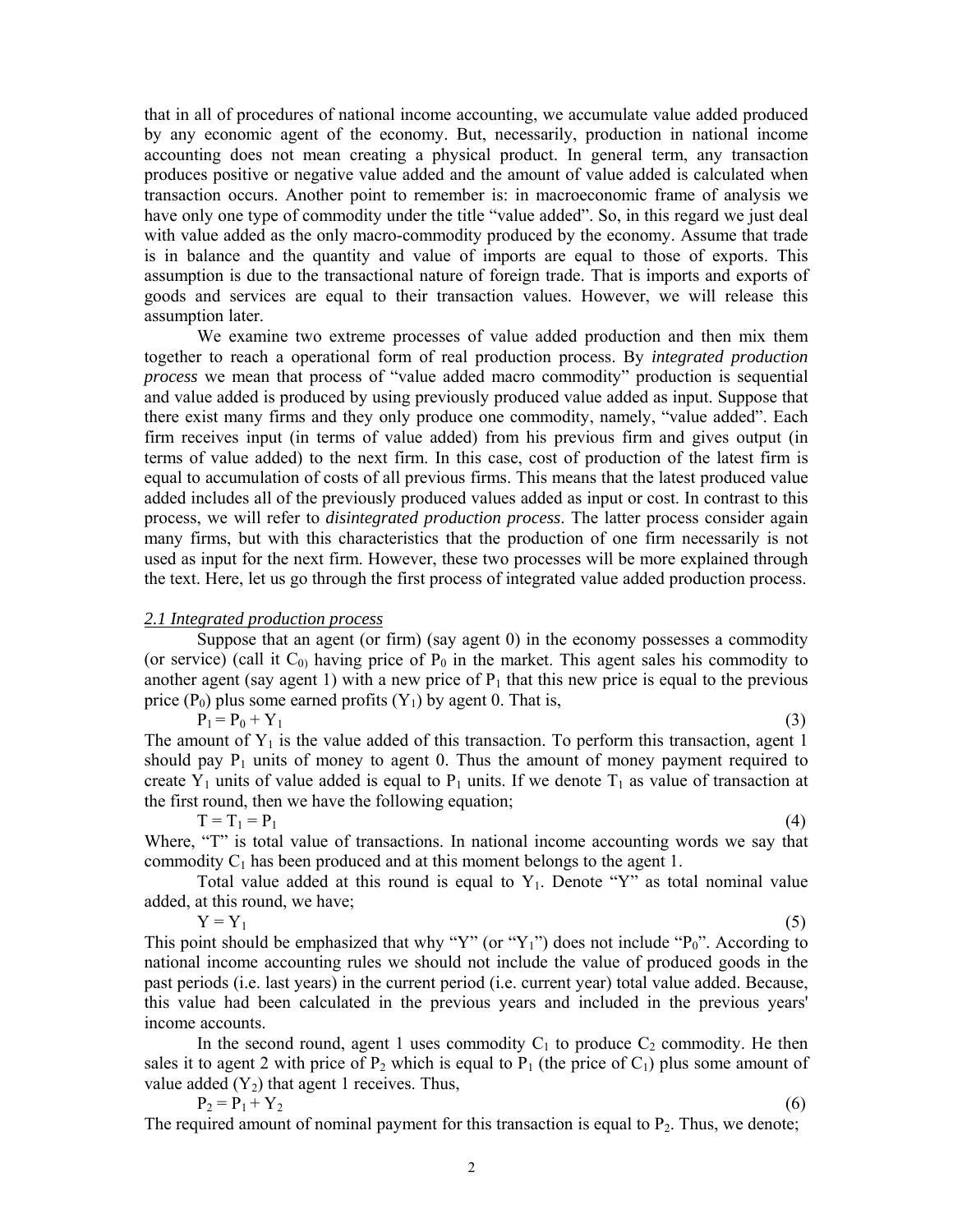| $T_2 = P_2$<br>(7)                                                                                                                                                                      |  |
|-----------------------------------------------------------------------------------------------------------------------------------------------------------------------------------------|--|
| Where, $T_2$ stands for value of transaction of the second round. Total value of transactions (T)                                                                                       |  |
| at this stage will be equal to sum of transactions values of the rounds 1 and 2. That is;                                                                                               |  |
| $T = T_1 + T_2$<br>(8)<br>Total value added at this stage is equal to,                                                                                                                  |  |
| $Y = Y_1 + Y_2$<br>(9)                                                                                                                                                                  |  |
| In the third round, agent 2 uses $C_2$ commodity to produce $C_3$ commodity. Then, he sales $C_3$ to                                                                                    |  |
| agent 3 with price of $P_3$ . The new price $(P_3)$ is equal to the $P_2$ price plus his earned profit $Y_3$ .<br>Amount of $Y_3$ is equal to value added produced in this round. Thus, |  |
| $P_3 = P_2 + Y_3$<br>(10)                                                                                                                                                               |  |
| The nominal payment for this transaction $(T_3)$ is equal to $P_3$ . That is,                                                                                                           |  |
| $T_3 = P_3$<br>(11)                                                                                                                                                                     |  |
| Total value of transactions of the rounds 1, 2 and 3 is equal to sum of transaction values at                                                                                           |  |
| different rounds. That is;                                                                                                                                                              |  |
| $T = T_1 + T_2 + T_3$<br>(12)                                                                                                                                                           |  |
| Total produced value added will be equal to;                                                                                                                                            |  |
| $Y = Y_1 + Y_2 + Y_3$<br>(13)                                                                                                                                                           |  |
| Now, let us go the $Jth$ round. Similarly, we may state that agent J-1 uses commodity $C_{J-1}$ to                                                                                      |  |
| produce commodity $C_J$ . Then he sales $C_J$ to agent "J" with price of $P_J$ . That is $P_J$ is equal to the                                                                          |  |
| price of the commodity $C_{J-1}$ (equal to $P_{J-1}$ ) plus the earned profit of agent J-1 (equal to the                                                                                |  |
| amount of $Y_J$ ). Thus, we have;                                                                                                                                                       |  |
| $P_J = P_{J-1} + Y_J$<br>(14)                                                                                                                                                           |  |
| The nominal payment for this transaction is equal to $PJ$ Therefore;                                                                                                                    |  |
| (15)<br>$T_I = P_I$                                                                                                                                                                     |  |
| Total value of transactions of all "J" rounds is equal to the sum of transaction values at                                                                                              |  |
| different rounds. That is;                                                                                                                                                              |  |
| $T = T_1 + T_2 +  + T_J$<br>(16)                                                                                                                                                        |  |
| Total production value added in the economy will be equal to;                                                                                                                           |  |
| $Y = Y_1 + Y_2 +  + Y_J$<br>(17)                                                                                                                                                        |  |
| Now, let us derive the relation between value of transactions (T) and total value added in the                                                                                          |  |
| economy by solving (3) to (17). It is clear that total value added in the economy at any round                                                                                          |  |
| "J" is simply derived by (17). This relation calculates national income in national income                                                                                              |  |
| accounting framework. So, total income at any round "J" is equal to;                                                                                                                    |  |
|                                                                                                                                                                                         |  |
| $Y = \sum' y j$<br>(18)                                                                                                                                                                 |  |
| Price of the commodity $C_J$ at round "J" is simply derived by solving difference equation (14)                                                                                         |  |
| with initial condition (3). That is;                                                                                                                                                    |  |
| $P_1 = P_0 + Y_1$                                                                                                                                                                       |  |
| $P_2 = P_1 + Y_2 = P_0 + Y_1 + Y_2$                                                                                                                                                     |  |
| $P_3 = P_2 + Y_3 = P_0 + Y_1 + Y_2 + Y_3$<br>(19)                                                                                                                                       |  |
|                                                                                                                                                                                         |  |
|                                                                                                                                                                                         |  |

 $P_J = P_{J-1} + Y_J = P_0 + Y_1 + Y_2 + Y_3 + ... + Y_J$ 

On the other hand we may write;

$$
P_J = P_0 + \sum_{j=1}^{J} Y_j
$$
 (20)

Total value of transactions at round "J" will be simply derived from (16), (15) and (14) as follows;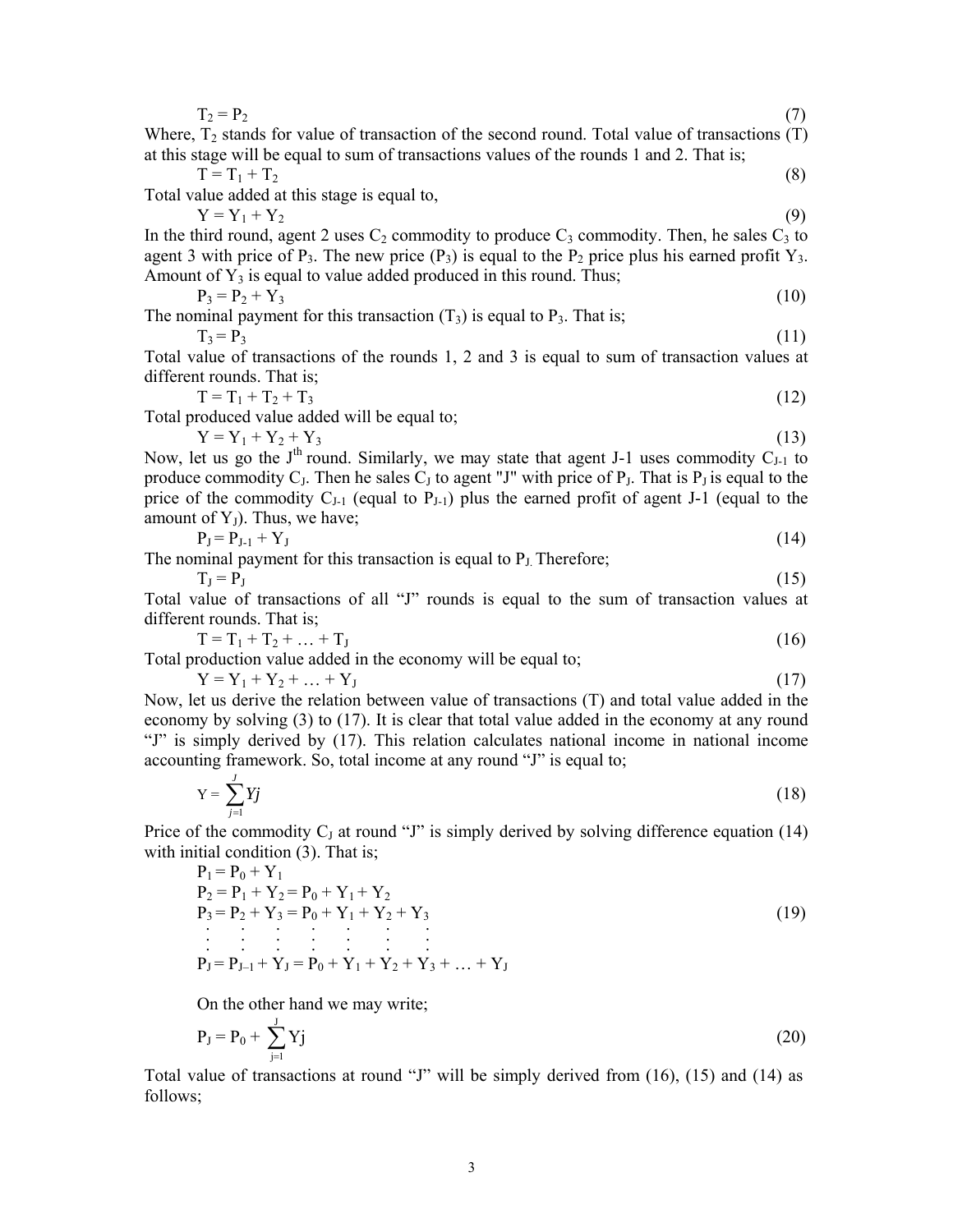$$
T = T_1 + T_2 + ... T_J = P_1 + P_2 + ... + P_J =
$$
  
\n
$$
P_0 + Y_1 +
$$
  
\n
$$
P_0 + Y_1 + Y_2 +
$$
  
\n
$$
P_0 + Y_1 + Y_2 + Y_3 + ...
$$
  
\n
$$
\vdots \qquad \vdots \qquad \vdots
$$
  
\n
$$
P_0 + Y_1 + Y_2 + Y_3 + ... + Y_J
$$
\n(21)

Therefore,

$$
T = \sum_{j=1}^{J} Tj = \sum_{j=1}^{J} Pj = JP_0 + \sum_{j=1}^{J} \sum_{k=1}^{j} Y_k
$$
 (22)

Different production stages and corresponding variables regarding our analysis all are depicted by table 1. At this point, we should emphasize on some necessary points. First, we are talking about nominal income and nominal value of transactions and not real income and not volume of transactions. Second, we are also talking about price of a commodity as market value of that commodity.

Table 1.

|              | $C_i$   $Y_i$ |                |                     |                                                                                 |                   |                   |
|--------------|---------------|----------------|---------------------|---------------------------------------------------------------------------------|-------------------|-------------------|
| - 0          | $C_0$         | $\overline{0}$ |                     | $P_0$                                                                           |                   |                   |
|              | $C_1$         | $ Y_1 Y_1$     |                     | $P_0 + Y_1$                                                                     | $P_0 + Y_1$       |                   |
| <sup>2</sup> | $C_2$         |                | $Y_2$ $Y_1+Y_2$     | $P_0 + Y_1 + Y_2$                                                               | $P_0 + Y_1 + Y_2$ | $T_1 + T_2$       |
|              | $C_3$         |                | $Y_3$ $Y_1+Y_2+Y_3$ | $P_0 + Y_1 + Y_2 + Y_3$                                                         | $P_0+Y_1+Y_2+Y_3$ | $T_1 + T_2 + T_3$ |
|              |               |                |                     |                                                                                 |                   |                   |
|              |               |                |                     |                                                                                 |                   |                   |
|              |               |                |                     |                                                                                 |                   |                   |
|              |               |                |                     | $ Y_1 +  + Y_J $ $ P_0 + Y_1 +  + Y_J $ $ P_0 + Y_1 +  + Y_J $ $ T_1 +  + T_J $ |                   |                   |

j: Production round.

Cj: Produced commodity at round j.

 $Y_i$ : Produced value added at round j.

Y: Cumulative value added.

- Pj: Price of commodity at round j.
- Tj: Transaction value at round j.
- T: Cumulative transaction value.

When we have only one initial commodity as initial input  $(C_0)$  and process of value added production is of integrated type (like our simple explanation), relation of transaction value and income can be simply shown by (22). This integrated production process has an structure similar to figure 1.



Since we are focusing on macro-frame of analysis, we can use a continuous forms of (18) through (22) relations. Because, we have many commodities and many production processes and finally only one "commodity" under the title of income or value added is produced, we may accept that in total income formation, the amount of  $Y_i$  in (18) is very very small during the period of production, but their number (J) is very large relatively. However, this is actually highly realistic, since, on the average if we divide annual income of the economy to total number of seconds in year we will see that the amount of economy value added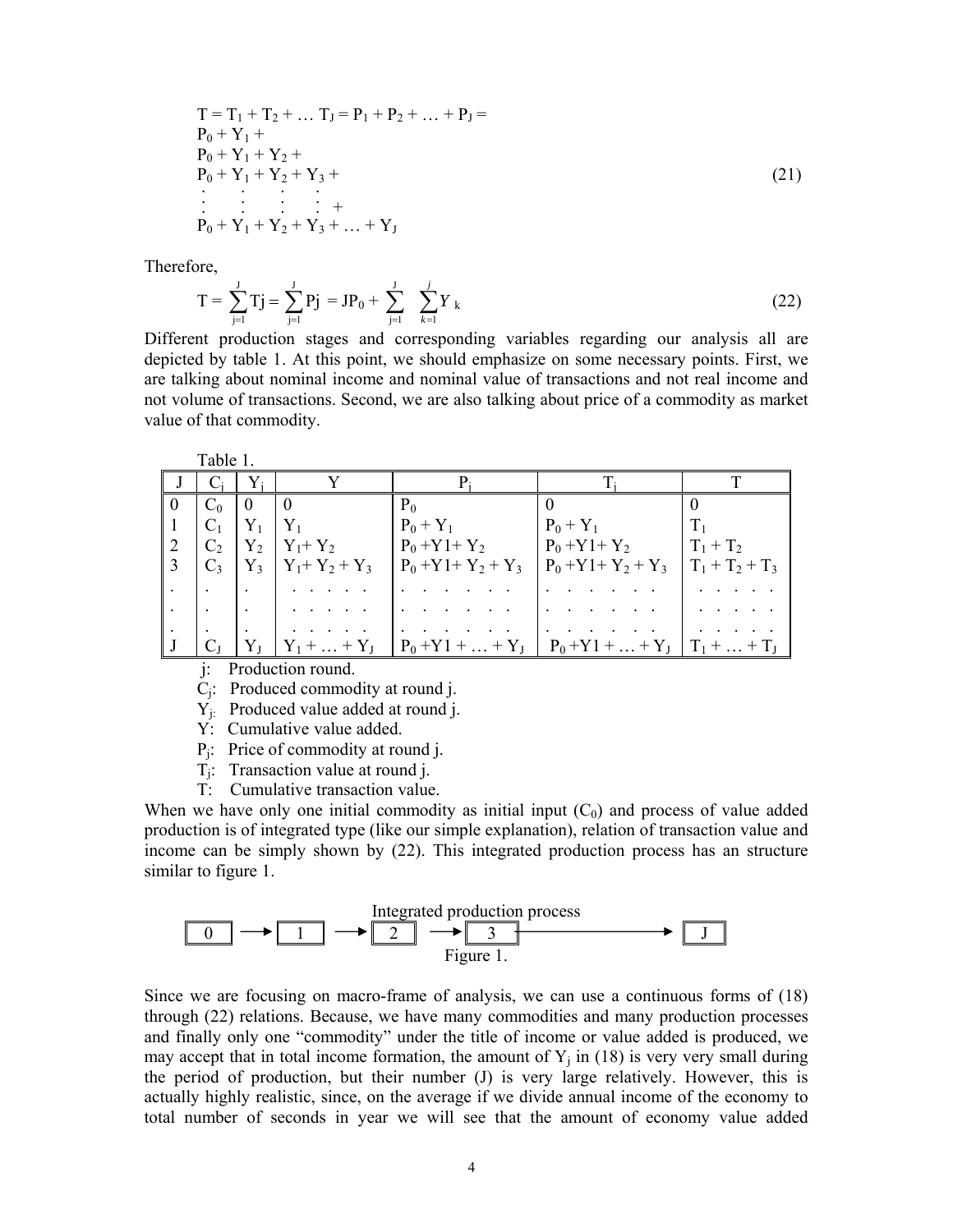produced in a second is very small (though total number of seconds in a year is very large). This leads us to use a continuous form of relation (18). That is instead of discrete sum we can use integral sign. Let;

$$
dY = \lim_{Y_j} Y_j
$$
 (23)

Where, *d* stands for differential. Note that Y<sub>j</sub> is: produced value added at round "j". This means that it is the difference of total value added at round "j" minus total value added at round j-1. So, in discrete case it is differences of total value added variable of two sequential rounds. Thus, we can easily adopt it as differential of the total value added in continuous case as (23). In this regard, *d*Y means very small changes of total value added.

Now, we can rewrite (18) by using (23) as;

$$
Y = \int_0^J \ dY = J - 0 = J \qquad \implies \qquad Y = J \tag{24}
$$

Now, consider the relation (20). The variable  $P_J$  expresses the amount of money payment that one should pay to buy the final produced commodity  $C_J$  (at round J). From this payment,  $P_0$  is the amount one pays and buys the commodity and no value added is produced by this purchase (transaction). The remaining amount of  $P<sub>J</sub>$  is that amount of payment to buy commodity  $C_J$  that is equal to the total value added produced by production of  $C_J$ . This decomposition of transaction is very important in our "exchange theory of money" Bidabad (1994).

 However, the continuous form of (20) can be written as sum of these two components. That is;

$$
P_{Y} = P_{0} + Y = P_{J} = P_{0} + J \tag{25}
$$

The third and fourth parts of (25) come from the result of (24).

In relation (22), the amount of  $JP_0$  is the amount of transaction value which does not produce value added. Let us denote this amount by  $T_0$ . In this regard, in a continuous frame we can use following procedure to get an equation similar to (22). By (22) and (24) we have;

$$
T = \int_0^Y \ P_Y dP_Y = \int_0^J \ P_Y dP_Y \tag{26}
$$

Replace (25) in (26) (and since  $dP_0 = 0$ ), gives;

$$
T = \int_0^Y (P_0 + Y) d(P_0 + Y) = \int_0^Y P_0 dY + \int_0^Y Y dY
$$
 (27)

Thus we will have;

$$
T = P_0 Y + \frac{1}{2} Y^2 = P_0 J + \frac{1}{2} J^2
$$
 (28)

as the continuous form of (22). Note that in deriving (28), we can also use the following relation instead of the double sums on the right hand side of (22);

$$
\int_0^Y \int_0^X dz \, dX = \frac{1}{2} Y^2 \tag{29}
$$

Where, "Y", "X" and "Z" replaced for "J", "j" and "K" as continuous form variables respectively.

In (28) it should be noted that all variables are in values. Explicitly,

T: Total value of transactions.

Y: Total nominal value added (income).

 $P_0$ : Total price (or value) of produced commodities in previous periods and are used as input in current period.

In (28), total value of transactions has been divided to two segments. One is that portion of transactions that does not produce value added. These transactions are equal to  $T_0$  as;

$$
T_0 = P_0 Y = P_0 J \tag{30}
$$

The other segment is that portion of transactions that produce value added. Amount of these transactions is equal to half of the square of total value added in economy. That is  $\frac{1}{2}Y^2$ .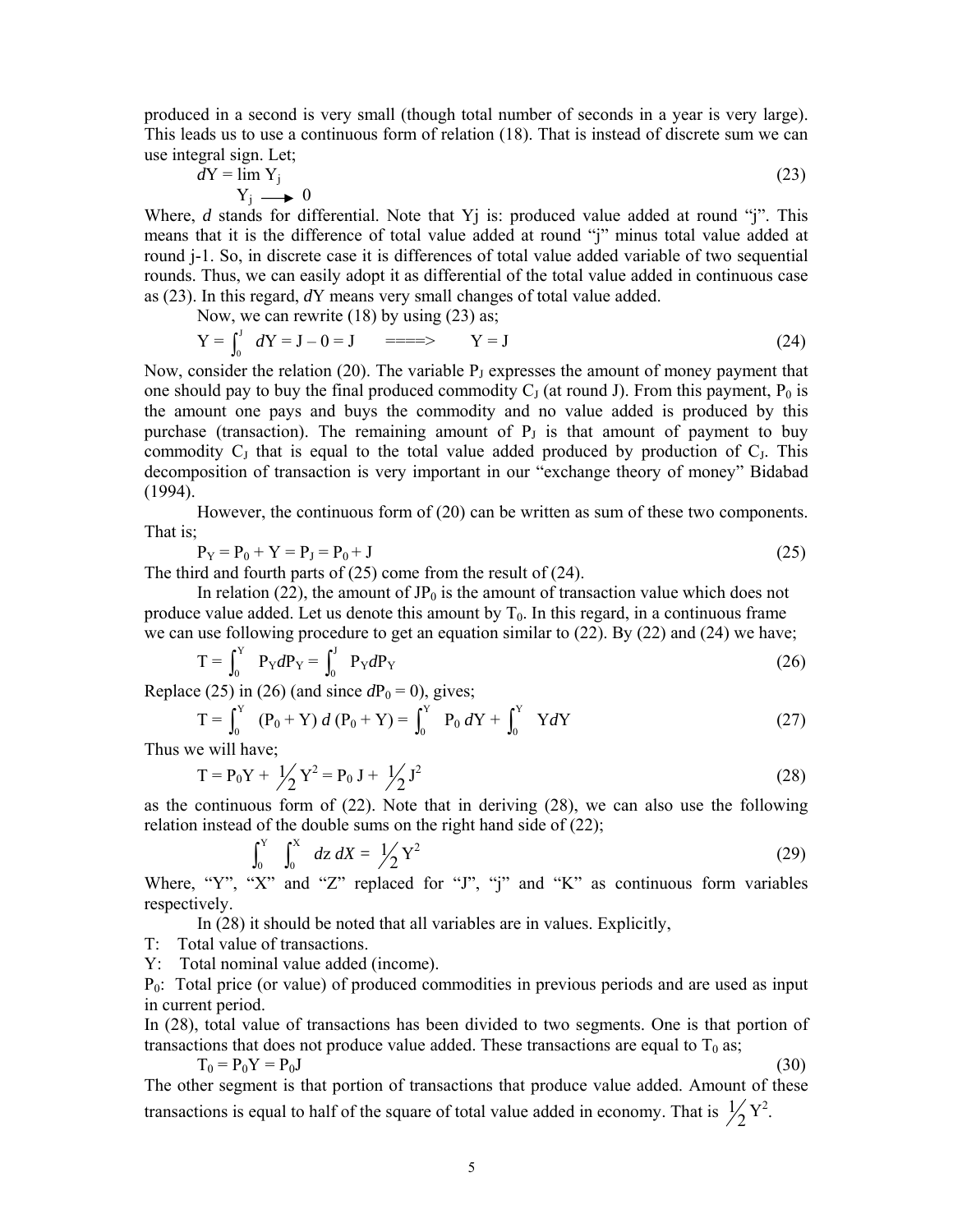#### *2.2 Disintegrated production process*

As we noted before in this process in contrast to integrated process, produced value added of a firm is not used as input for the other firm. This means that intermediate demands for commodities do not exist and all productions are used for final demand; in contrast to integrated process which says final demand exists whenever we stop the production; and demands for commodities are of intermediate type. To understand the details of this opposite extreme process, we again go through the steps that value added is produced. The schematic shape of this type of process is shown by figure 2 below.

Disintegrated Production Process



Suppose that agent 0 has "J" units of  $C_0$  commodity, having unique price of  $P_0$ . He sales these commodities to agents 1,..., J with new prices of  $P_1, \ldots, P_J$  So, in national income accounting we say commodities  $C_1, \ldots, C_J$  have been produced. Agent 0's profit from each of these transactions is equal to  $Y_1, \ldots, Y_J$ . The market prices and transaction values of these commodities are equal to;

$$
T_1 = P_1 = P_0 + Y_1
$$
  
\n
$$
\vdots
$$
  
\n
$$
T_J = P_J = P_0 + Y_J
$$
\n(31)

Where,  $T_j$  is transaction value of j<sup>th</sup> transaction. At this point, production of value added ceases. In compare to table 1, the table 2 can be considered for disintegrated production process. Total value added of the economy will be equal to;

$$
Y = \sum_{j=1}^{J} Y_j
$$
 (32)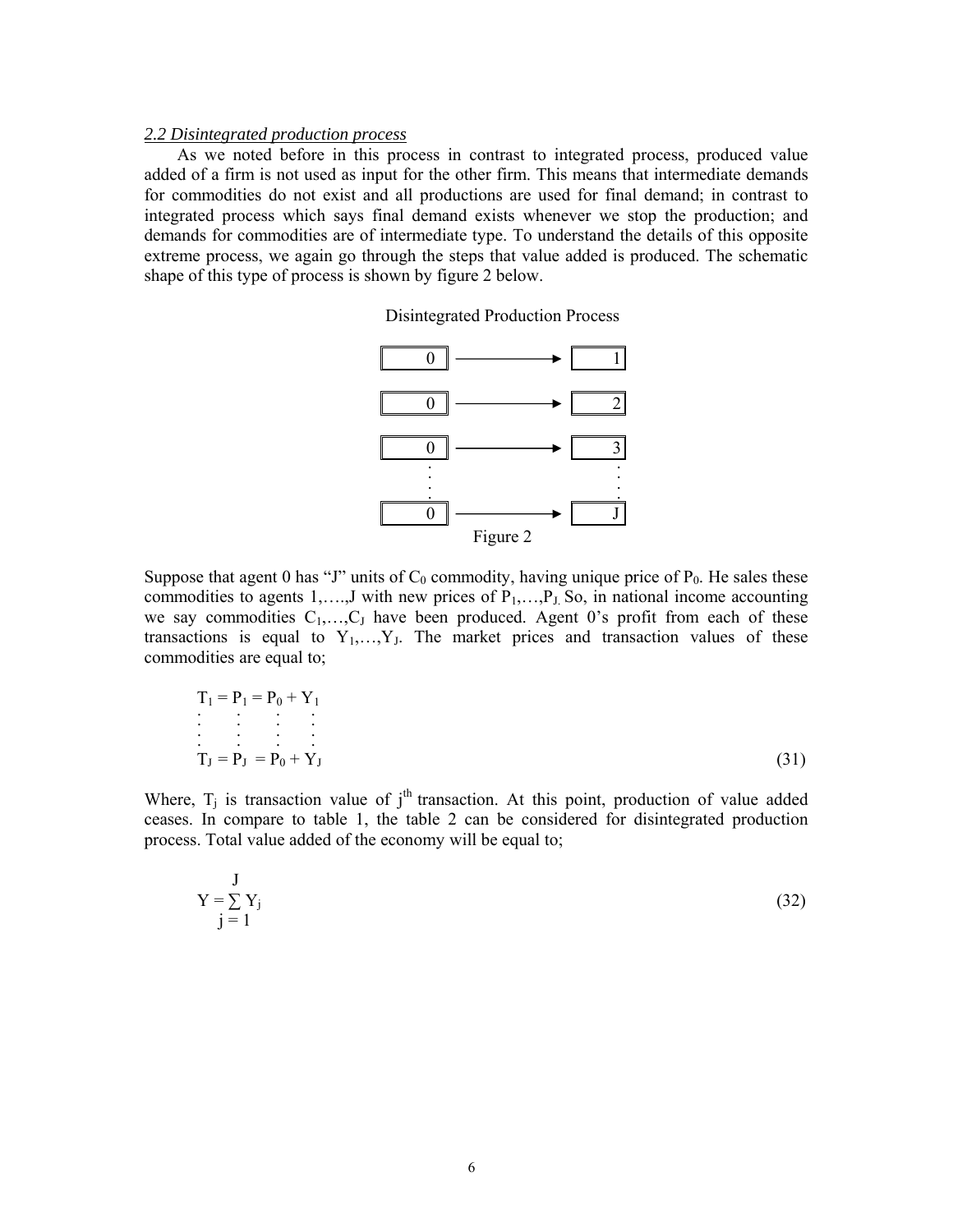Table 2.

|               | $C_0$          | $\theta$ |                | $P_0$       |             |                   |
|---------------|----------------|----------|----------------|-------------|-------------|-------------------|
|               | C <sub>1</sub> | $Y_1$    | Y,             | $P_0 + Y_1$ | $P_0 + Y_1$ |                   |
| $\mathcal{L}$ | C <sub>2</sub> | $Y_2$    | $Y_1 + Y_2$    | $P_0 + Y_2$ | $P_0 + Y_2$ | $T_1 + T_2$       |
|               | $C_3$          | $Y_3$    | $Y_1+Y_2+Y_3$  | $P_0 + Y_3$ | $P_0 + Y_3$ | $T_1 + T_2 + T_3$ |
|               |                |          |                |             |             |                   |
|               |                |          |                |             |             |                   |
|               |                |          |                |             |             |                   |
|               |                | Yт       | $Y_1 +  + Y_I$ | $P_0 + Y_1$ | $P_0 + Y_1$ | $T_1 +  + T_L$    |

j: Production round.

Cj: Produced commodity at round j.

Yj: Produced value added at round j.

Y: Cumulative value added.

Pj: Price of commodity at round j.

Tj: Transaction value at round j.

T: Cumulative transaction value.

Total required nominal payments for all transactions will be equal to "T" as;

$$
T = \sum_{j=1}^{J} T j = \sum_{j=1}^{J} P j = \sum_{j=1}^{J} P_{0} + \sum_{j=1}^{J} Y j = JP_{0} + Y
$$
\n(33)

 Now let us assume again that the amount of value added produced in each round is very small. Therefore, again, definition of (23) prevails. By this assumption we may apply (24) again to (32) and we total value of transactions for this production process as;

$$
T = JP_0 + Y = YP_0 + Y
$$
\n(34)

This equation has again, similar to (30), a part of transactions (equal to  $YP<sub>0</sub>$ ) that does not produce value added. The amount of  $T_0$  should be exchanged (or transacted) until we can produce "Y" units of value added.

## *2.3- Mixed production process*

Operationally, the two cited before extreme cases of integrated and disintegrated production processes both occur in economy. To combine these two processes, we use a convex combination of both. Let us use single prime (') and double prime (") symbols for integrated and disintegrated processes respectively; and symbols without prime for their convex combination. Total transactions value as convex combination of both (28) and (34) will be equal to;

T =  $\alpha (P_0' Y + \frac{1}{2} Y^2) + (1-\alpha) (P_0'' Y + Y) = [\alpha P_0' + (1-\alpha) P_0'' + 1-\alpha] Y + \frac{1}{2} \alpha Y^2$  (35) Where  $\alpha \in [0,1]$  is combination factor. Without loss of generality we may use P<sub>0</sub> as convex combination of  $P_0'$  and  $P_0''$ . That is;

$$
P_0 = \alpha P_0' + (1 - \alpha) P_0''
$$
  
Thus, (35) can be written as; (36)

 $T = (P_0 + 1 - \alpha) Y + \frac{1}{2} \alpha Y^2$   $0 \le \alpha \le 1, P_0 \ge 0$  (37) When  $\alpha=1$ , equation (36) is the extreme case of integrated production process (P<sub>0</sub> = P<sub>0</sub>') and when  $\alpha=0$ , it explains the extreme case of disintegrated production process ( $P_0 = P_0$ "). In (37), value of those transactions that do not produce value added is again equal to (30).

### *3 – Total transaction and foreign trade*

 In previous section we had assumed that trade is in balance and imports is equal to exports in the economy. On the other hand, our equation (37) implies for absorption as the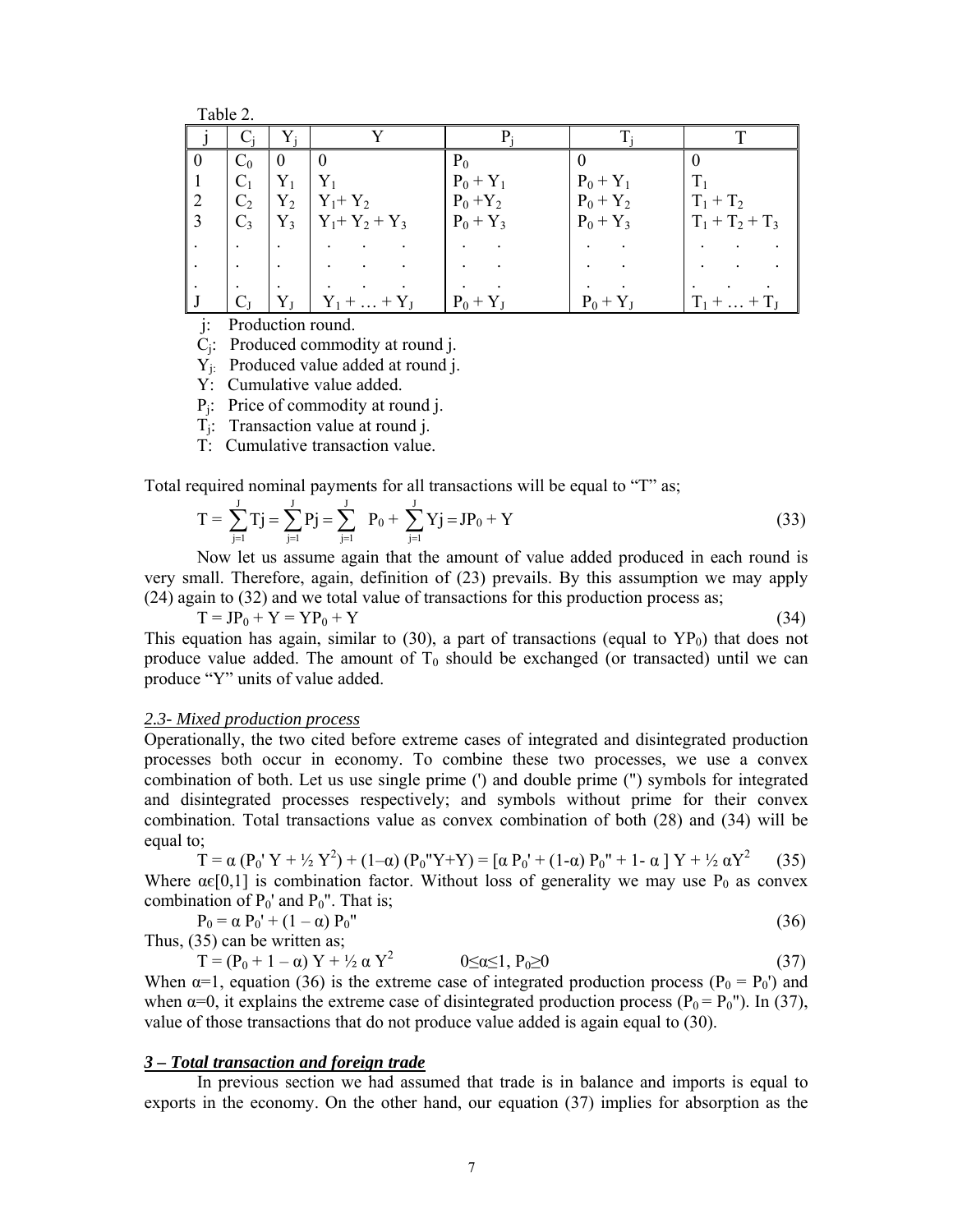following equation explains, where "A<sub>n</sub>" stands for nominal absorption and "B<sub>n</sub>" for nominal balance of trades;

 $T_A = (P_0 + 1 - \alpha) A_n + \frac{1}{2} \alpha A_n^2$  $B_n=0$ ,  $0\leq \alpha \leq 1$ ,  $P_0\geq 0$  (38) The left hand side variable TA denotes transactions value due to absorption. Now assume that balance of trade is not equal to zero, and let's find the amount of total transactions due to foreign trade. In the case of exports, the amount of produced value added equals to value of exports is purchased by foreign countries from home country. There is a reverse case for imports, that is, the foreigner's produced value added is purchased by home country. Thus, total of exports is equal to total value of transactions due to exports. Similar case occurs for imports. In transactions inside the boarder of a country one is purchaser and one is seller. In transaction with foreign country one purchases (imports) and one sells (exports) commodity. Total value added outflow is equal to exports and total value added inflow is equal to imports. Total transacted value with foreigners will be equal to net exports (exports minus imports). In this regard we can write down the following equation,

 $T_B = Ex_n - Im_n$  (39)

Where,  $T_B$ ,  $Ex_n$  and  $Im_n$  denote transactions value due to foreign sector, nominal values of exports and imports respectively. Total transaction in the economy will be sum of internal and external transactions as;

$$
T = T_A + T_B \tag{40}
$$

Or, on the other hand we will have;

 $T = (P_0 + 1 - \alpha) A_n + \frac{1}{2} \alpha A_n^2$  $0 \le \alpha \le 1$ ,  $P_0 \ge 0$  (41) This equation shows the relation of total transaction with absorption and balance of trade.

## *4– Quantity Theory of Money, Reformulated*

Now, we are going to reformulate the quantity theory of money and constructing the link between money and income via transaction by applying our important conclusion from the previous section given by equation  $(41)$ . Other economists propose that  $(2)$  is a good (but not complete) substitute for (1), but, in "The purchasing power of money", Fisher explicitly derives (1) that money required to handle all transactions multiplied by its velocity should be equal to value of transactions. Other revisionists tried to link total value of transactions to total nominal income in a loosed base and introduced (2). In (2), the main problem or pitfall is the assumption that, they used real income as an exactly the same (scale) variable as volume of transactions. This was the mistake they undertook. A scale variable with coefficient one  $(Y=1*t$ , or  $Y=1*T)$  is really a great specification error. In equation (37) we showed that total value of transactions actually has a parabolic relation with nominal income. Therefore, we can reformulate Fisher's quantity theory of (1) by using (41) as;

 $MV = (P_0 + 1 - \alpha)$ 2

$$
0 \leq \alpha \leq 1, P_0 \geq 0 \tag{42}
$$

Simply, we may include the notion of general price level and real output (or output at constant price) by using the following simple identity (given constant foreign price);

$$
Y = Py = P (A + B) = A_n + B_n
$$
  
\n
$$
A_n = PA, B_n = PB
$$
 (43)

Using this definitional identity in (42) we will have the following fundamental relation as reformulation of quantity theory of money;

 $MV = (P_0 + \hat{1} - \alpha) PA + \frac{1}{2} \alpha (PA)^2 + PB = T = Pt$   $0 \le \alpha \le 1, P_0 \ge 0$  (44)

This relation, once relates money in circulation to total transactions and then relates total transactions to income components in the economy. It is interesting to note that in (44) if we use  $\alpha = P_0 = 0$ , we again will reach the equation of MV=Py as a special case of our formulation. In this case, by  $\alpha = 0$  we mean the production process is disintegrated and by  $P_0=0$  we mean no initial valued input is used in the process of value added production.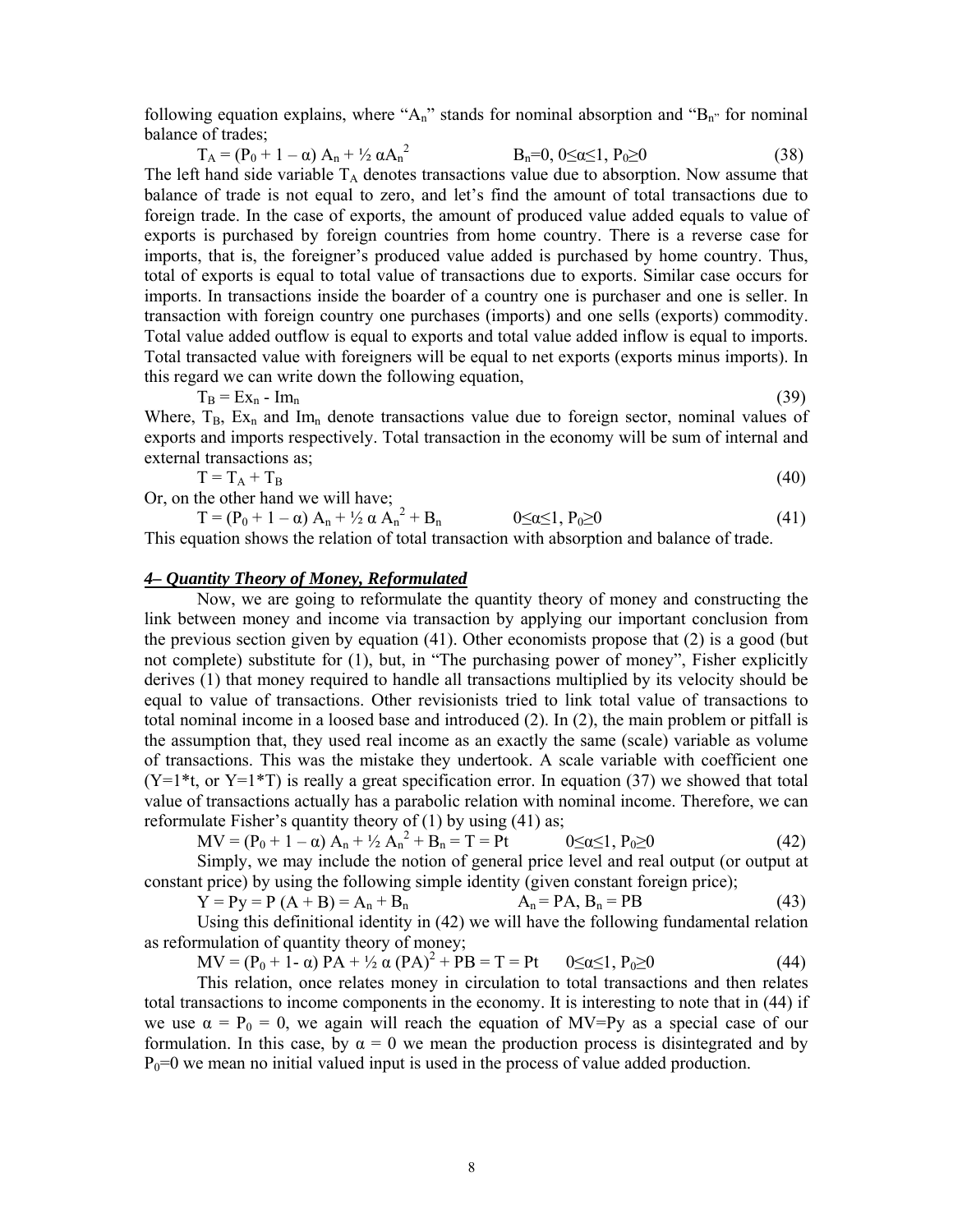## *5– Empirical Analysis*

Let us now test our important proposition of  $(37)$  empirically for the data of United States. Thus, we are going to test the relation between total value of transactions and nominal income as specified by the following regression equation.

$$
T_t = B_1 Y_t + B_2 Y_t^2 + u_t \tag{45}
$$

Where;

 $T_t$ : Total value of transactions at time t.

 $Y_t$ : Nominal income at time t.

 $u_t$ : Disturbance term.

 $B_1, B_2$ : Regression coefficients.

For the sake of simplicity, in this model we assumed that PB is a component of random error term obeying classical assumptions of least square regression. This assumption is not strong and does not affect our results so much. According to this specification, the estimated values of  $\beta_1$  and  $\beta_2$  should have the following restrictions.

$$
\beta_1 = P_0 + 1 - \alpha \ge 0 \tag{46}
$$

 $0 \leq B_2 = \alpha/2 \leq \frac{1}{2}$  (47)

Another test is to be performed is equation (45) accompanying with intercept term  $\beta_0$ . That is;  $T_t = B_0 + B_1Y_t + B_2Y_t^2 + H_t$  $t_t + u_t$  (48)

If our proposition is true we should reach significant  $\beta_1$  and  $\beta_2$  in (45) and (48) within the interval given by (46) and (47) and insignificant  $\beta_0$  in (48). Since transaction data is not available, similar to previous researches, we employ total debits and its modifications as proxies for total value of transactions. The debit data captures the values of initial, intermediate and final transactions. Therefore, according to our previous discussions, debits data will be more consistent with what we mean by transaction.

 To calculate total debits, we combined debits on demand deposits as a proxy for total deposit transactions and three different types of debits on currency as proxies of total currency transactions. To account for the level of currency transactions we follow the assumptions and data applied by Komijani (1983). In this regard, three alternative scenarios adopted to approximate total debits, namely,  $T^{(1)}$ ,  $T^{(2)}$  and  $T^{(3)}$  with following definitions;

 $T^{(1)}$  = Debits on demand deposits in all commercial banks.

 $T^{(2)}$  = Debits on demand deposits in all commercial banks +15 x (stock of currency).

 $T^{(3)}$  = Debits on demand deposits in all commercial banks + The dollar value of the amount of currency "received and counted" by Federal Reserve System.

 To test the equations (45) and (48) with above three proxies for total value of transactions, we used the data provided by Komijani (1983) for the period of 1952 – 1980 for the United States of America (there is no updated transactions value data). Cochrane-Orcutt procedure of estimation applied to the models (45) and (48). The results of calculations are depicted in table 3.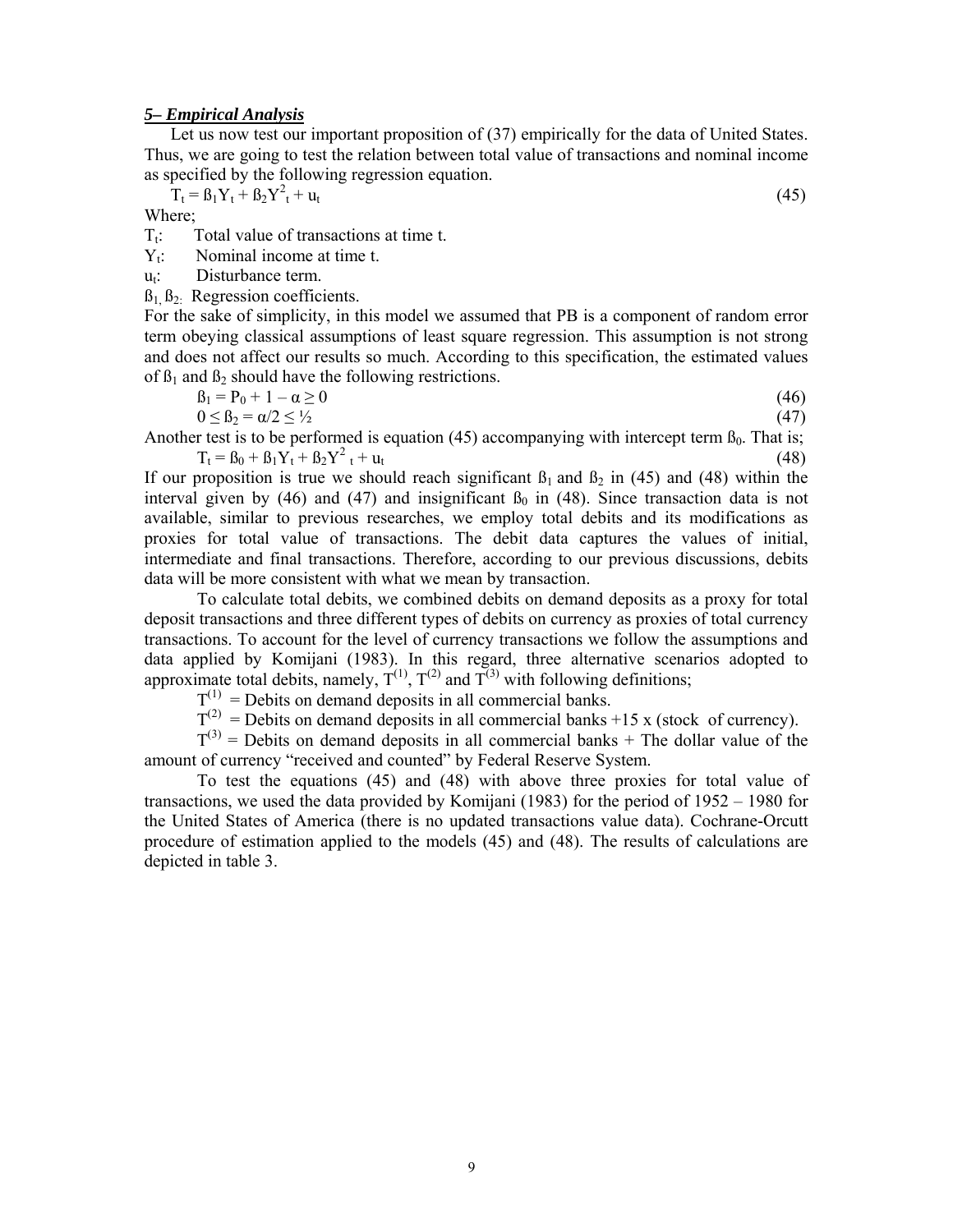|              | e dole 5.   |                          |                   |                   |               |        |          |
|--------------|-------------|--------------------------|-------------------|-------------------|---------------|--------|----------|
|              | Dep.        | B <sub>0</sub>           | $\beta_1$         | B <sub>2</sub>    | Rho           | $R^2$  | Duration |
| No.          | Var.        | ${}^8B_0$ <sup>2</sup> ) | $\mathcal{B}_1$ ) | $\mathcal{B}_2$ ) | $\frac{1}{2}$ |        | Watson   |
| $\mathbf{I}$ | $T_t^{(1)}$ |                          | 2.3236            | 0.0080            | 0.3572        | 0.9971 | 1.3708   |
|              |             |                          | (0.6327)          | (0.0003)          | (0.2228)      |        |          |
| 2            | $T_t^{(2)}$ |                          | 3.1624            | 0.0079            | 0.3514        | 0.9972 | 1.3769   |
|              |             |                          | (0.6357)          | (0.0003)          | (0.2258)      |        |          |
| 3            | $T_t^{(3)}$ |                          | 2.3793            | 0.0080            | 0.3562        | 0.9971 | 1.3710   |
|              |             |                          | (0.6328)          | (0.0003)          | (0.2233)      |        |          |
| 4            | $T_t^{(1)}$ | $*$ -80.416 $*$          | 2.4620            | 0.0080            | 0.3509        | 0.9971 | 1.3747   |
|              |             | (1069.66)                | (1.9902)          | (0.0007)          | (0.2505)      |        |          |
| 5            | $T_t^{(2)}$ | $*+85.912*$              | 3.0158            | 0.0080            | 0.3568        | 0.9972 | 1.3736   |
|              |             | (1080.53)                | (2.0054)          | (0.0007)          | (0.2467)      |        |          |
| 4            | $T_t^{(3)}$ | $*$ -61.996*             | 2.4855            | 0.0080            | 0.3515        | 0.9971 | 1.3739   |
|              |             | (1071.71)                | (1.9939)          | (0.0007)          | (0.2504)      |        |          |

\* Insignificant

 $T: 1.1.2$ 

The first three rows are corresponded to equations (45) and completely confirm our hypothesis and model specification with special attention on the conditions of (46) and (47). The rows of four through six of the table are corresponded to the model (48). These rows also confirm our hypothesis that the estimated intercept should be insignificant. All other calculated statistics confirm our hypothesis strongly.

## *6 – References*

- Bidabad B. [1993], General monetary equilibrium, http://www.bidabad.com/.
- Crystal K.A. [1990]. (ed.) Monetarism, vol. I, II; Edward Elgar.
- Cuthbertson K. [1989], The supply and demand for money. Basil Blackwell Inc., Cambridge.
- Dean E. [1965], (ed.), The controversy over quantity theory of money, D.C. Health & Company, a division of Raytheon education company Lexington, Massachusetts.
- Fisher D. [1980], Monetary theory and demand for money, Martin Robertson pub., Oxford.
- Fisher I. [1911], The purchasing power of money, its determination and relation to credit, interest and crises; assisted by H.G. Brown, reprinted by Augustus M. Kelly bookseller, 1963, new York.
- Frenkel J.A, H.G. Johnson [1980], (eds.), The monetary approach to balance of payment, 4<sup>th</sup> impression, George Allen & Unwin England.
- Friedman M., A.J. Schwartz [1982], Monetary trends in the United States and United Kingdom, their relation to income, price and interest rates 1867-1975, National Bureau of Economic Research.
- Hume D. [1752], of money, in writings on economics, edited by Eugene Rotwein (University of Wisconsin Press, 1970). Reprinted of selected essays from political discourses, 1752.
- Johnson H,G. [1979 ], (ed.), Selected essays in monetary economics,  $2<sup>nd</sup>$  impression, George Allen & Unwin, London.
- Keynes J.M. [1936], General theory of employment, interest and money, Macmillan, London.